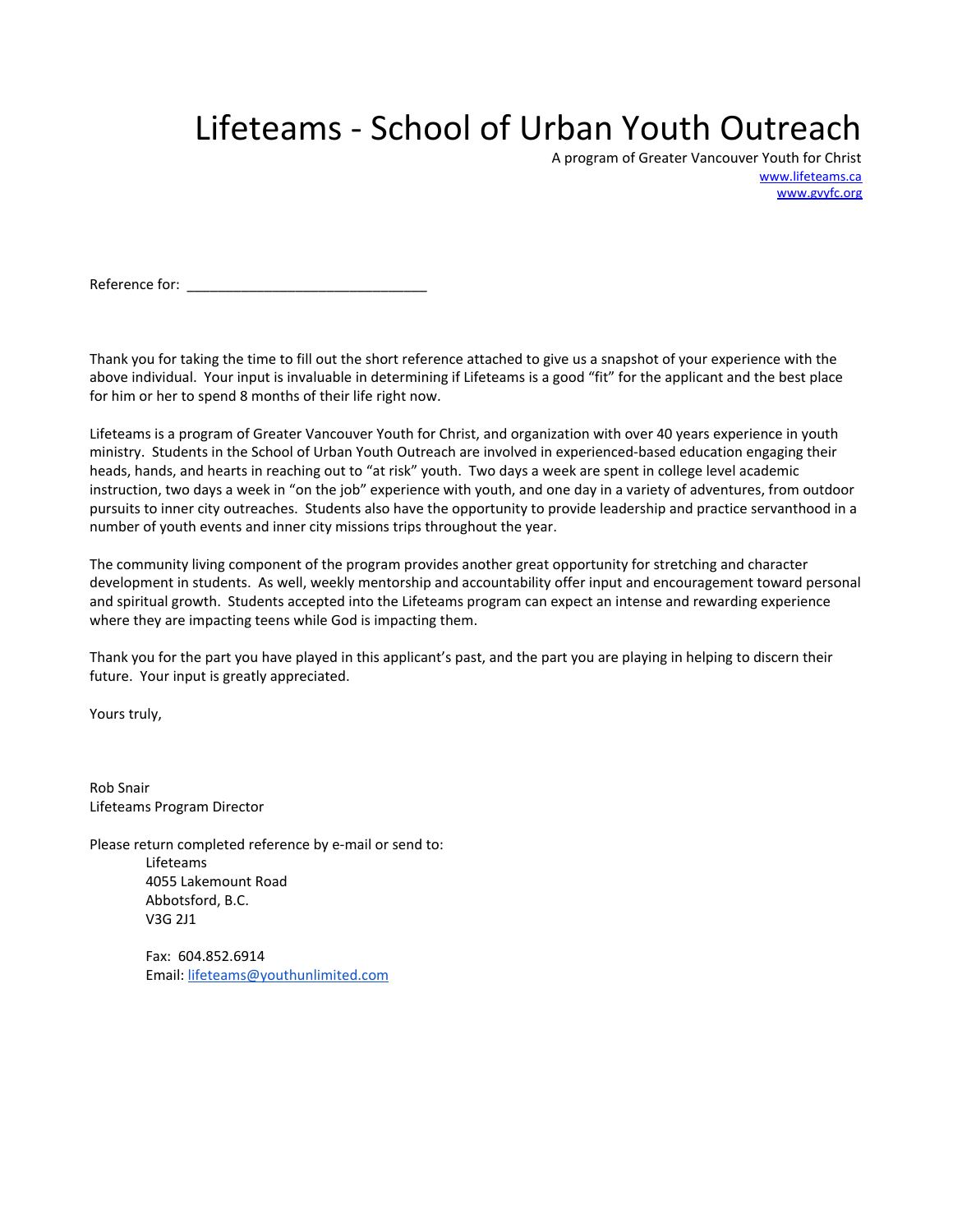Lifeteams School of Urban Youth Outreach **Greater Vancouver Youth for Christ** 4055 Lakemount Road Abbotsford, B.C. V3G 2J1 604.825.1946 info@lifeteams.ca

1. How long have you know the applicant?

2. Within what context have you known the applicant?

3. What do you see within this young person that is admirable?

4. What are their top areas of strength or gifting?

5. What evidence have you seen of this applicant's spiritual maturity/spiritual growth in the time you have known them?

6. If you had 8 months to pour into this person's life, what would you focus on?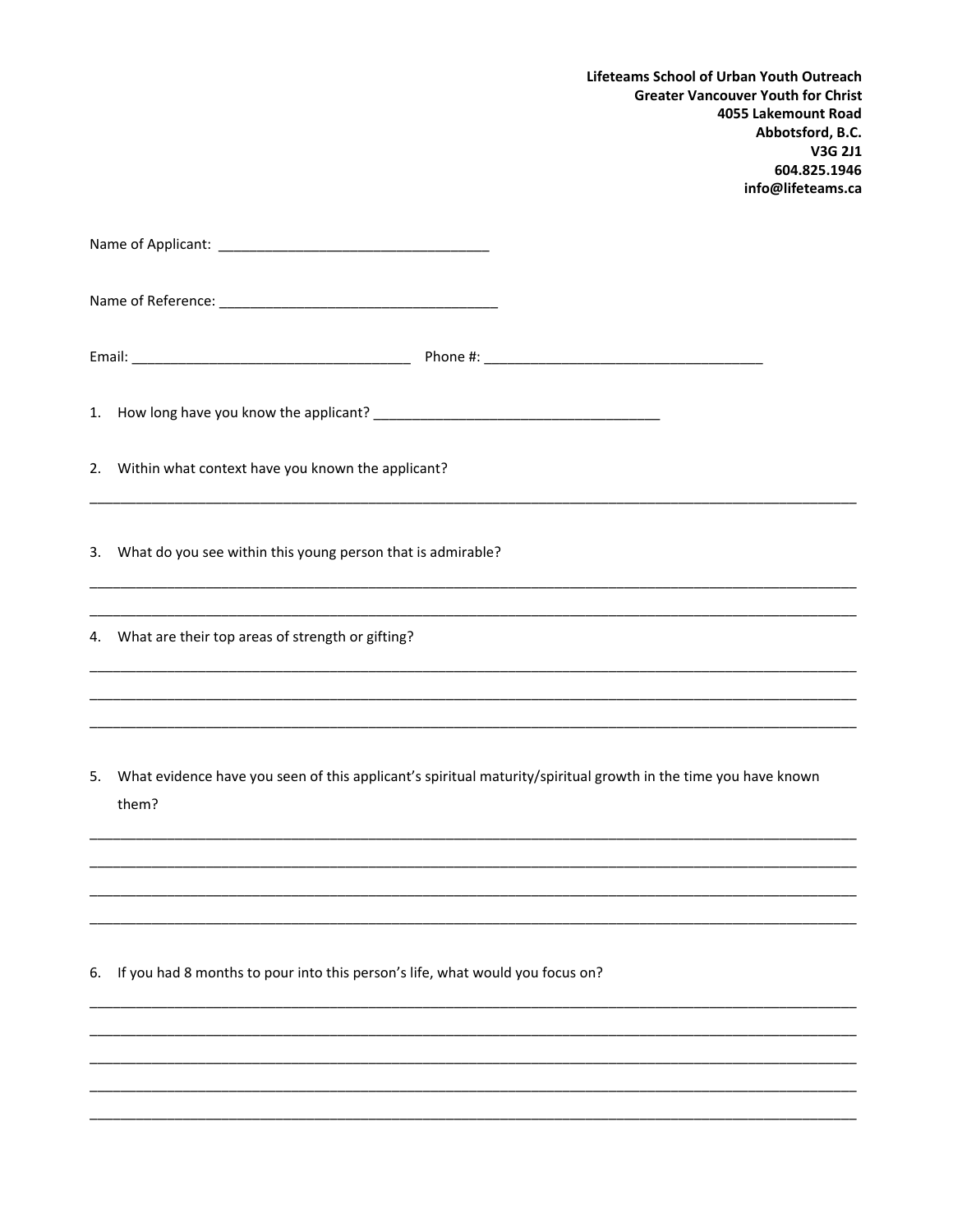7. From the program description in the accompanying letter or website (lifeteams.ca), what component might prove the greatest challenge to this applicant?

\_\_\_\_\_\_\_\_\_\_\_\_\_\_\_\_\_\_\_\_\_\_\_\_\_\_\_\_\_\_\_\_\_\_\_\_\_\_\_\_\_\_\_\_\_\_\_\_\_\_\_\_\_\_\_\_\_\_\_\_\_\_\_\_\_\_\_\_\_\_\_\_\_\_\_\_\_\_\_\_\_\_\_\_\_\_\_\_\_\_\_\_\_\_\_\_\_\_\_ \_\_\_\_\_\_\_\_\_\_\_\_\_\_\_\_\_\_\_\_\_\_\_\_\_\_\_\_\_\_\_\_\_\_\_\_\_\_\_\_\_\_\_\_\_\_\_\_\_\_\_\_\_\_\_\_\_\_\_\_\_\_\_\_\_\_\_\_\_\_\_\_\_\_\_\_\_\_\_\_\_\_\_\_\_\_\_\_\_\_\_\_\_\_\_\_\_\_\_ \_\_\_\_\_\_\_\_\_\_\_\_\_\_\_\_\_\_\_\_\_\_\_\_\_\_\_\_\_\_\_\_\_\_\_\_\_\_\_\_\_\_\_\_\_\_\_\_\_\_\_\_\_\_\_\_\_\_\_\_\_\_\_\_\_\_\_\_\_\_\_\_\_\_\_\_\_\_\_\_\_\_\_\_\_\_\_\_\_\_\_\_\_\_\_\_\_\_\_

8. Can you see anything within the applicant that may be difficult for others to live with in a community living environment ?

9. Please describe any area of the applicant's home life or family life that would help in our understanding of him/her.

\_\_\_\_\_\_\_\_\_\_\_\_\_\_\_\_\_\_\_\_\_\_\_\_\_\_\_\_\_\_\_\_\_\_\_\_\_\_\_\_\_\_\_\_\_\_\_\_\_\_\_\_\_\_\_\_\_\_\_\_\_\_\_\_\_\_\_\_\_\_\_\_\_\_\_\_\_\_\_\_\_\_\_\_\_\_\_\_\_\_\_\_\_\_\_\_\_\_\_ \_\_\_\_\_\_\_\_\_\_\_\_\_\_\_\_\_\_\_\_\_\_\_\_\_\_\_\_\_\_\_\_\_\_\_\_\_\_\_\_\_\_\_\_\_\_\_\_\_\_\_\_\_\_\_\_\_\_\_\_\_\_\_\_\_\_\_\_\_\_\_\_\_\_\_\_\_\_\_\_\_\_\_\_\_\_\_\_\_\_\_\_\_\_\_\_\_\_\_ \_\_\_\_\_\_\_\_\_\_\_\_\_\_\_\_\_\_\_\_\_\_\_\_\_\_\_\_\_\_\_\_\_\_\_\_\_\_\_\_\_\_\_\_\_\_\_\_\_\_\_\_\_\_\_\_\_\_\_\_\_\_\_\_\_\_\_\_\_\_\_\_\_\_\_\_\_\_\_\_\_\_\_\_\_\_\_\_\_\_\_\_\_\_\_\_\_\_\_ \_\_\_\_\_\_\_\_\_\_\_\_\_\_\_\_\_\_\_\_\_\_\_\_\_\_\_\_\_\_\_\_\_\_\_\_\_\_\_\_\_\_\_\_\_\_\_\_\_\_\_\_\_\_\_\_\_\_\_\_\_\_\_\_\_\_\_\_\_\_\_\_\_\_\_\_\_\_\_\_\_\_\_\_\_\_\_\_\_\_\_\_\_\_\_\_\_\_\_

\_\_\_\_\_\_\_\_\_\_\_\_\_\_\_\_\_\_\_\_\_\_\_\_\_\_\_\_\_\_\_\_\_\_\_\_\_\_\_\_\_\_\_\_\_\_\_\_\_\_\_\_\_\_\_\_\_\_\_\_\_\_\_\_\_\_\_\_\_\_\_\_\_\_\_\_\_\_\_\_\_\_\_\_\_\_\_\_\_\_\_\_\_\_\_\_\_\_\_ \_\_\_\_\_\_\_\_\_\_\_\_\_\_\_\_\_\_\_\_\_\_\_\_\_\_\_\_\_\_\_\_\_\_\_\_\_\_\_\_\_\_\_\_\_\_\_\_\_\_\_\_\_\_\_\_\_\_\_\_\_\_\_\_\_\_\_\_\_\_\_\_\_\_\_\_\_\_\_\_\_\_\_\_\_\_\_\_\_\_\_\_\_\_\_\_\_\_\_ \_\_\_\_\_\_\_\_\_\_\_\_\_\_\_\_\_\_\_\_\_\_\_\_\_\_\_\_\_\_\_\_\_\_\_\_\_\_\_\_\_\_\_\_\_\_\_\_\_\_\_\_\_\_\_\_\_\_\_\_\_\_\_\_\_\_\_\_\_\_\_\_\_\_\_\_\_\_\_\_\_\_\_\_\_\_\_\_\_\_\_\_\_\_\_\_\_\_\_

## **Personal Evaluation**:

Please rate the applicant on the following in comparison to other Christian young adults of their age, using the following scale. Please comment on any area rated below level 3. Feel free to add any other comments that may be useful to us.

5 = Exceptional – Expect to see this in most any situation this person may face

4 = Strong – Evidence of this as a strength but not a defining trait

3 = Average – Can be seen at times but may disappear in some challenging situations

2 = In Process – An area that is being explored / Potential that has not yet been realized

1 = Weak – An area in need of some input and direction

| Ability to adjust to the<br>situation Flexibility |  |
|---------------------------------------------------|--|
| Reliability                                       |  |
| Enthusiasm/ Motivation                            |  |
| Compassion                                        |  |
| <b>Emotional Stability</b>                        |  |
| <b>Social Maturity</b>                            |  |
| Spiritual Hunger                                  |  |
| <b>Relational Warmth</b>                          |  |
| Confidence / Comfort with<br>self                 |  |